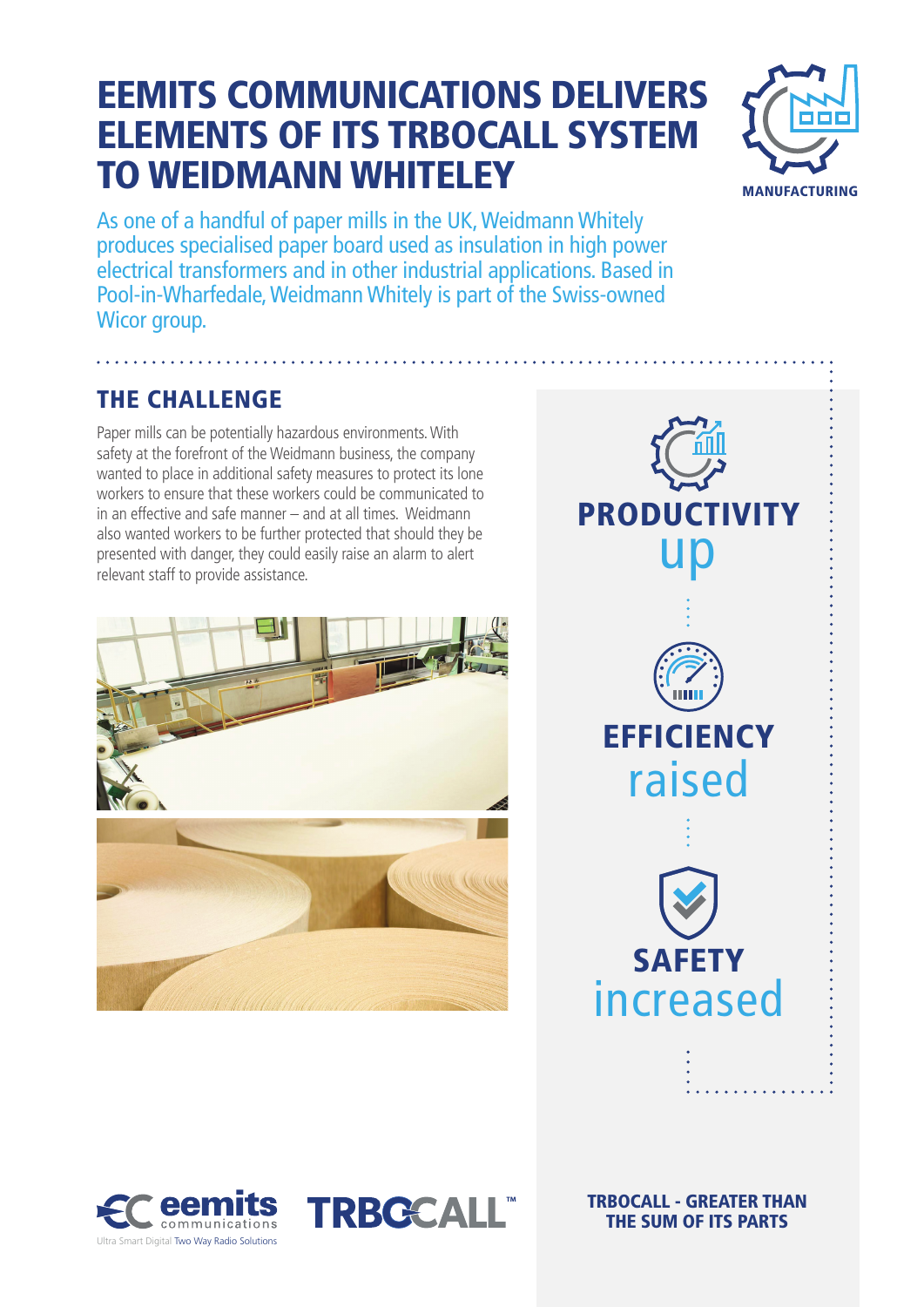## THE SOLUTION

We integrated Eemits unique modular platform - TRBOCALL - comprising the following:

### **B**INFRASTRUCTURE

Weidmann chose:

• Direct mode with simple site licence

## **HARDWARE**

Weidmann chose:

• A series of Motorola DP4801e UHF radios with single unit chargers



#### The Benefits:

A site survey was conducted prior to installing the system to ensure the digital radios would cover their full site without any additional infrastructure.

#### The Benefits:

The DP4801e is a high performance radio which makes it an ideal solution on larger sites, such as Weidmann. With high integrated voice and data communications all members of staff can communicate with each other in an efficient manner.

Each radio has been programmed with an ID number and name and with in-built screens on the radios, should an alarm be raised, workers will easily be able to identify on their screens which worker is potentially in danger allowing staff to act accordingly.

A handful of the radios also have text messaging enabled which can be easily done via the full keypad on the radios.

The radios have access to seven channels and the radios with the lone worker feature have access to a further six channels. Each individual radio is programmed to start up on one of those specific channels when switched on.

#### The Benefits:

Lone worker has been integrated into half of the radios provided to Weidmann. This means that when the company's workers are operating in isolated areas they can be monitored and if they fail to respond to periodic safety alerts an emergency alarm will be raised.Workers can also raise an alarm should they be presented with danger.

All workers radios feature a panic button that should a worker have a trip or fall an alarm will automatically sound. The panic button can also be easily accessed by workers that should they require assistance they can simply press this to sound an alarm, which will go to a designated person to allow them to respond quickly to the incident.





### FEATURES

Weidmann chose:

- Lone Worker
- Panic Alarm